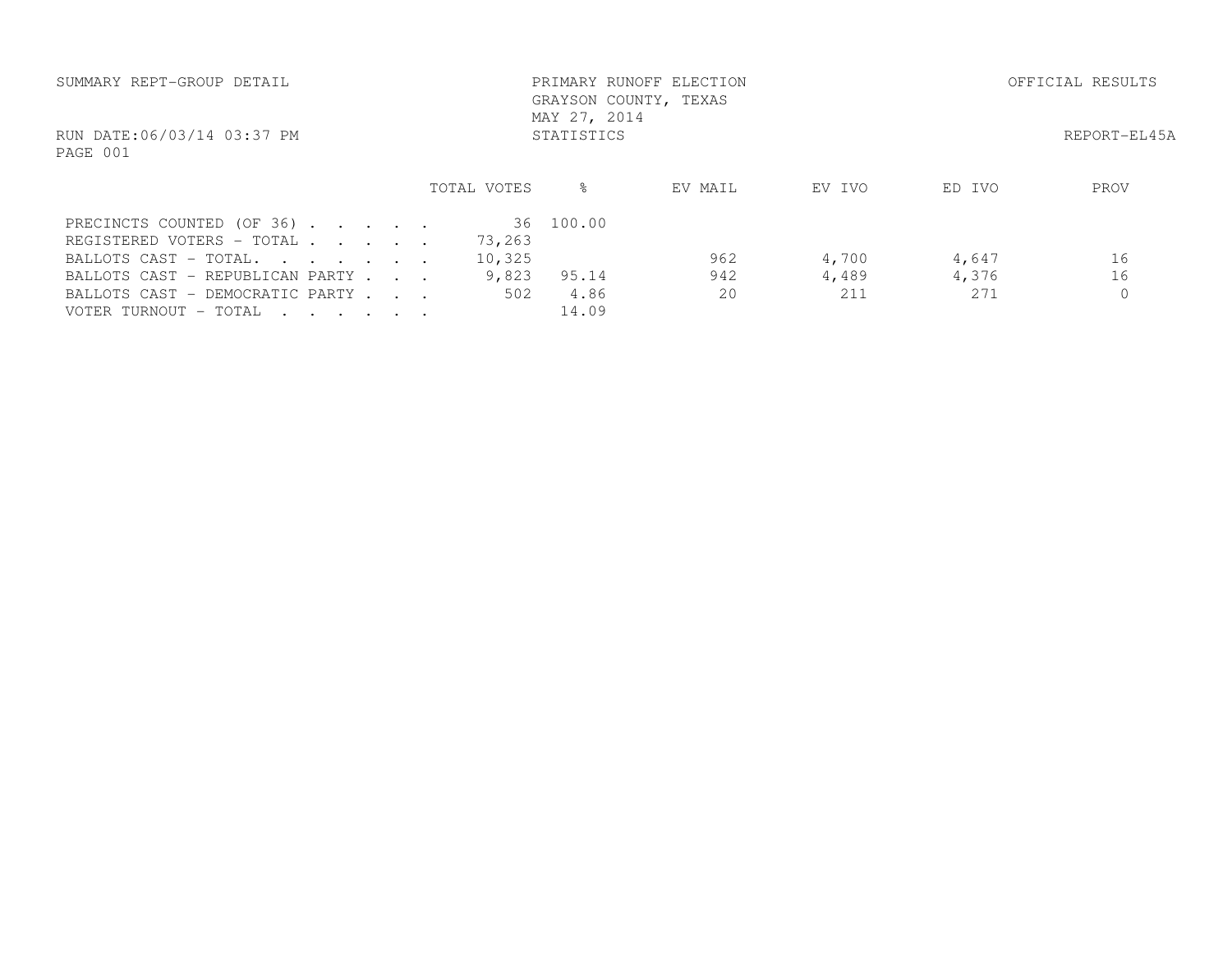| SUMMARY REPT-GROUP DETAIL<br>RUN DATE: 06/03/14 03:37 PM<br>PAGE 002 |             | PRIMARY RUNOFF ELECTION<br>GRAYSON COUNTY, TEXAS<br>MAY 27, 2014<br>REPUBLICAN PARTY | OFFICIAL RESULTS<br>REPORT-EL45A |        |        |                 |
|----------------------------------------------------------------------|-------------|--------------------------------------------------------------------------------------|----------------------------------|--------|--------|-----------------|
|                                                                      | TOTAL VOTES | $\frac{6}{6}$                                                                        | EV MAIL                          | EV IVO | ED IVO | PROV            |
| US Representative, DIST 4<br>VOTE FOR 1                              |             |                                                                                      |                                  |        |        |                 |
| Ralph M. Hall                                                        |             | 4,716 48.58                                                                          | 456                              | 2,229  | 2,021  | 10              |
| John Ratcliffe.                                                      | 4,992       | 51.42                                                                                | 482                              | 2,197  | 2,307  | 6               |
| Total                                                                | 9,708       |                                                                                      | 938                              | 4,426  | 4,328  | 16              |
| Lieutenant Governor<br>VOTE FOR 1                                    |             |                                                                                      |                                  |        |        |                 |
| David Dewhurst.                                                      |             | 4,299 46.36                                                                          | 486                              | 2,015  | 1,791  | 7               |
| Dan Patrick.                                                         | 4,974       | 53.64                                                                                | 436                              | 2,190  | 2,339  | 9               |
| Total                                                                | 9,273       |                                                                                      | 922                              | 4,205  | 4,130  | 16              |
| Attorney General<br>VOTE FOR 1                                       |             |                                                                                      |                                  |        |        |                 |
| Ken Paxton                                                           | 5,655       | 65.47                                                                                | 522                              | 2,497  | 2,625  | 11              |
| Dan Branch                                                           | 2,982       | 34.53                                                                                | 350                              | 1,396  | 1,231  | 5               |
| Total                                                                | 8,637       |                                                                                      | 872                              | 3,893  | 3,856  | 16              |
| Commissioner of Agriculture<br>VOTE FOR 1                            |             |                                                                                      |                                  |        |        |                 |
| Tommy Merritt                                                        | 5,045       | 61.31                                                                                | 496                              | 2,221  | 2,319  | 9               |
| Sid Miller                                                           | 3,184       | 38.69                                                                                | 367                              | 1,488  | 1,324  | 5               |
| Total                                                                | 8,229       |                                                                                      | 863                              | 3,709  | 3,643  | 14              |
| Railroad Commissioner<br>VOTE FOR 1                                  |             |                                                                                      |                                  |        |        |                 |
| Ryan Sitton.                                                         | 4,666       | 56.52                                                                                | 468                              | 2,186  | 2,005  | $7\phantom{.0}$ |
| Wayne Christian                                                      | 3,590       | 43.48                                                                                | 376                              | 1,564  | 1,643  | $7\phantom{.0}$ |
| Total                                                                | 8,256       |                                                                                      | 844                              | 3,750  | 3,648  | 14              |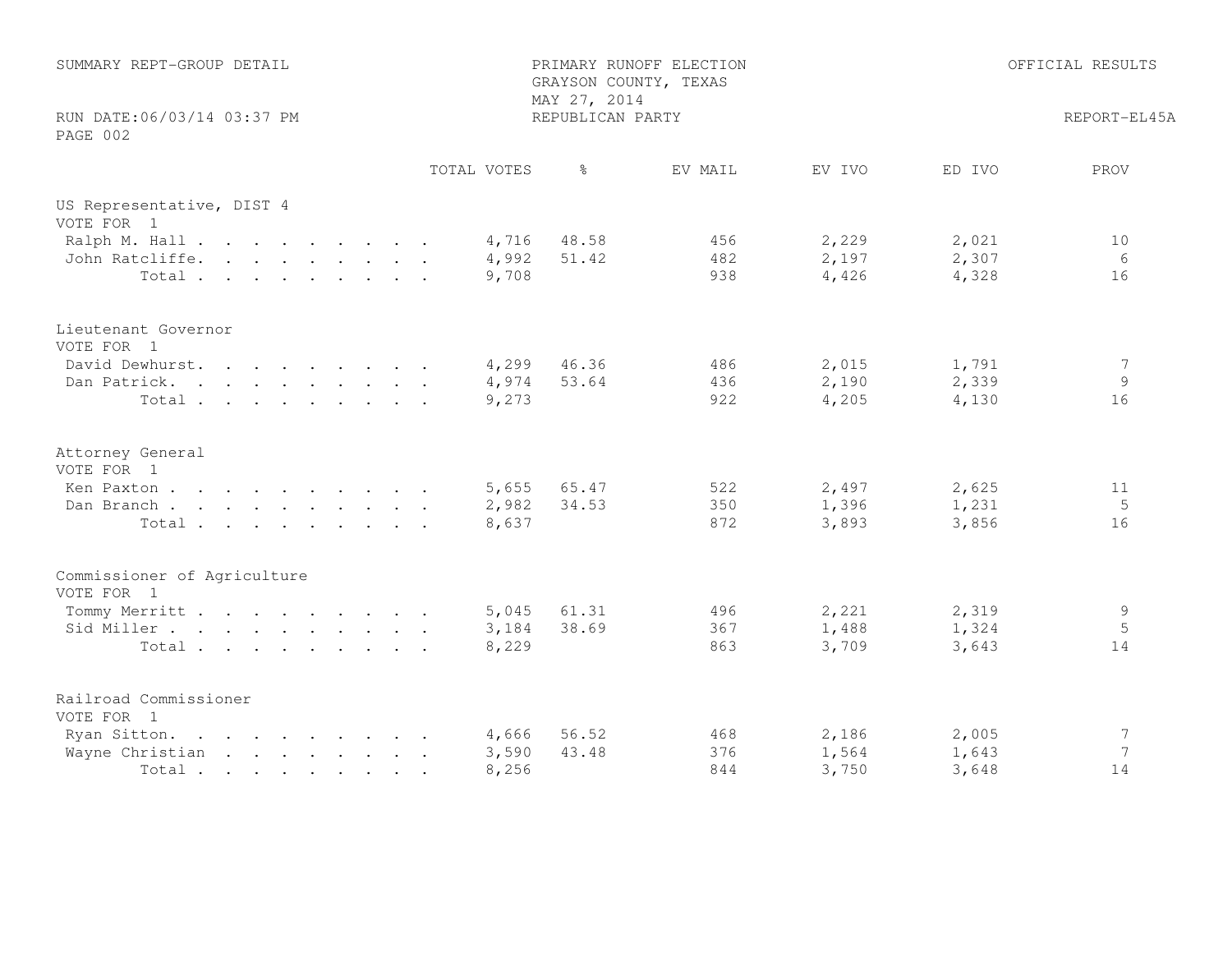| County Judge<br>VOTE FOR 1           |  |  |  |  |       |       |     |       |       |          |
|--------------------------------------|--|--|--|--|-------|-------|-----|-------|-------|----------|
| Bill Magers.                         |  |  |  |  | 4,946 | 51.10 | 551 | 2,346 | 2,040 | 9        |
| Trent Bass.                          |  |  |  |  | 4,734 | 48.90 | 381 | 2,090 | 2,256 | 7        |
| Total                                |  |  |  |  | 9,680 |       | 932 | 4,436 | 4,296 | 16       |
| Justice of the Peace, Precinct No. 4 |  |  |  |  |       |       |     |       |       |          |
| VOTE FOR 1                           |  |  |  |  |       |       |     |       |       |          |
| Rita G. Noel                         |  |  |  |  | 709   | 56.90 | 49  | 247   | 413   | $\Omega$ |
| Jeff Stanley                         |  |  |  |  | 537   | 43.10 | 58  | 165   | 312   | 2        |
| Total                                |  |  |  |  | 1,246 |       | 107 | 412   | 725   | 2        |